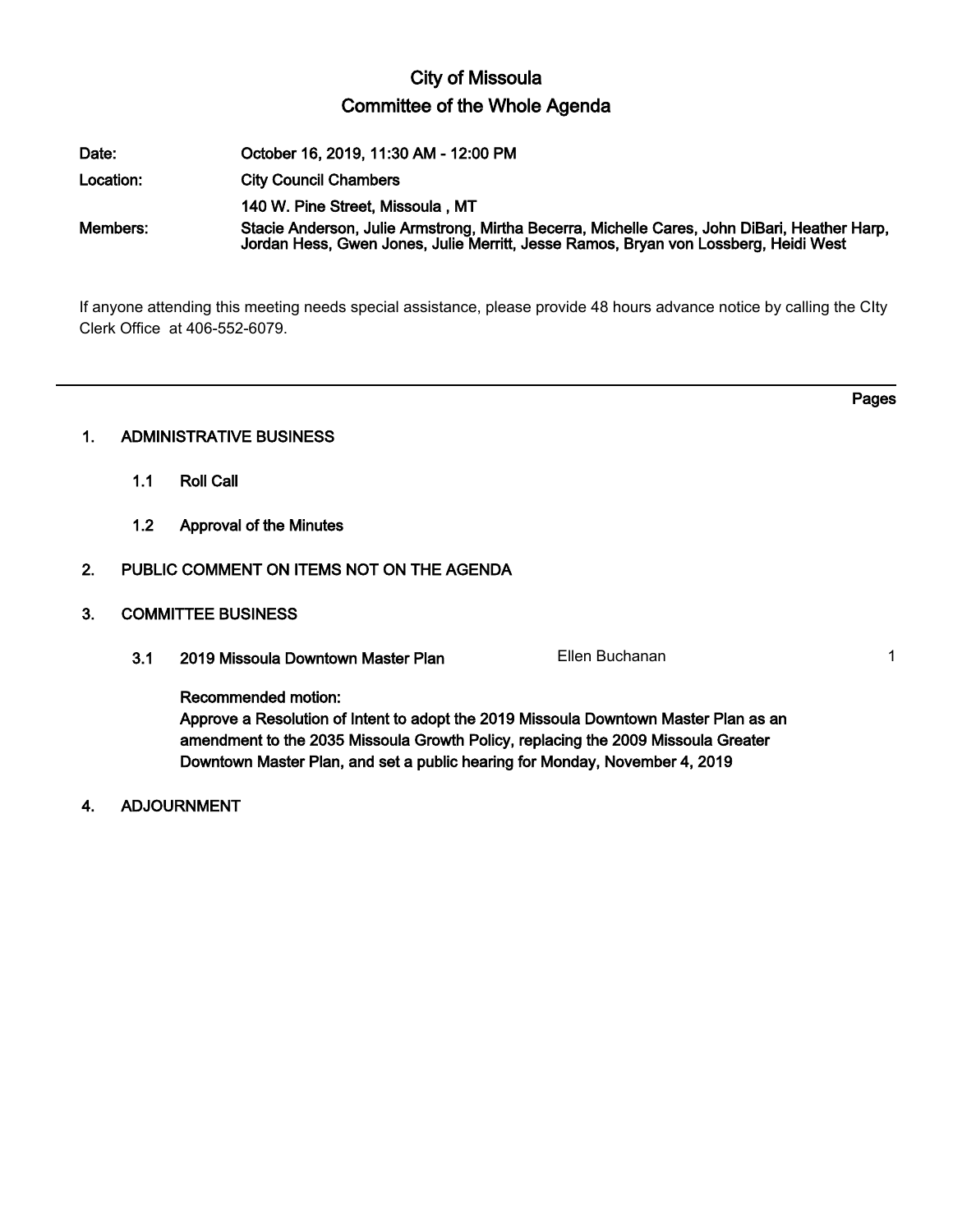

| <b>Committee:</b> | <b>Committee of the Whole</b>                                                  |                                                        |  |
|-------------------|--------------------------------------------------------------------------------|--------------------------------------------------------|--|
| Item:             | Resolution of Intent to Adopt the 2019 Missoula Downtown Master<br><b>Plan</b> |                                                        |  |
| Date:             | October 3, 2019                                                                |                                                        |  |
| Sponsor(s):       | <b>Ellen Buchanan</b>                                                          |                                                        |  |
| Prepared by:      | Ellen Buchanan                                                                 |                                                        |  |
| Ward(s) Affected: | Ward 1<br>⊠<br>Ward 2<br>⊠<br>Ward 3<br>⊠<br>All Wards                         | Ward 4<br>П<br>Ward 5<br>$\perp$<br>Ward 6<br>П<br>N/A |  |

#### **Action Required:**

Approve a Resolution of Intent to adopt the 2019 Missoula Downtown Master Plan as an amendment to the 2035 Missoula City Growth Policy and set a public hearing for November 4, 2019.

#### **Recommended Motion(s):**

I move the City Council: Approve a Resolution of Intent to adopt the 2019 Missoula Downtown Master Plan as an amendment to the 2035 Missoula Growth Policy, replacing the 2009 Missoula Greater Downtown Master Plan, and set a public hearing for Monday, November 4, 2019

#### **Timeline:**

| Referral to committee:            | October 7, 2019  |
|-----------------------------------|------------------|
| Committee discussion:             | October 16, 2019 |
| Council action (or sets hearing): | October 21, 2019 |
| Public Hearing:                   | November 4, 2019 |
| Deadline:                         | November 4, 2019 |
|                                   |                  |

### **Background and Alternatives Explored:**

The Business Improvement District contracted with Dover Kohl & Partners to take the community through the creation of an update of the 2009 Greater Downtown Master Plan. The 2019 Downtown Master Plan is the culmination of a year of public engagement and plan development, during which almost 4,000 people participated. The Plan has been adopted by the Missoula Downtown Association, the Business Improvement District and the Downtown Foundation. It is anticipated that the Missoula Parking Commission and the Missoula Redevelopment Agency will have also adopted the Plan prior to the Public Hearing on November 4. The Planning Board has voted unanimously to recommend that the City Council adopt the plan as amendment to the Missoula Growth Policy. A link to the Master Plan is provided below.

#### **Financial Implications:**

Adoption of the Master Plan will have no immediate financial impact on the City General Fund. Implementation will be phased and individual projects may be brought to City Council for funding approval.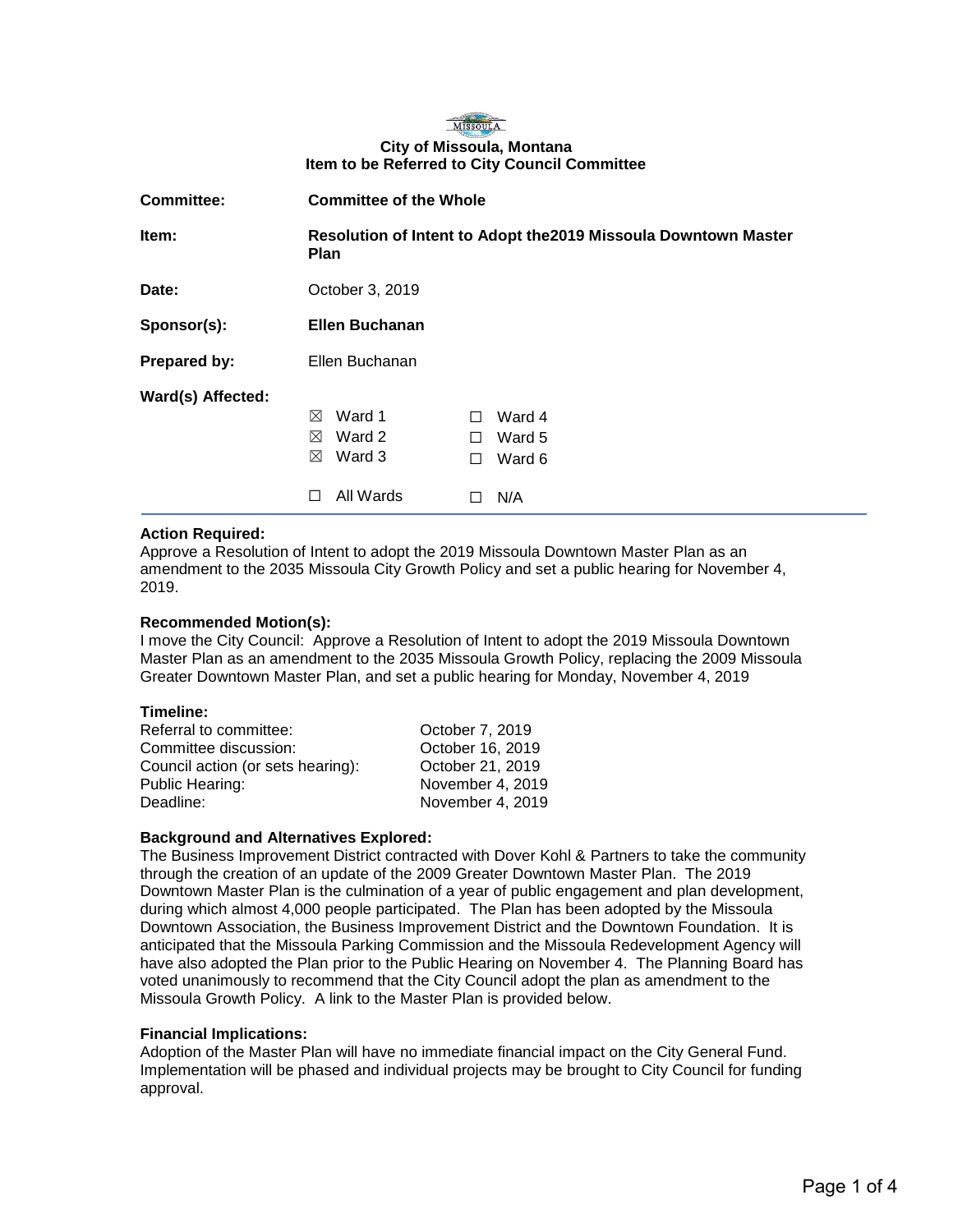### **Links to external websites:**

<https://missoulasdowntownmasterplan.com/>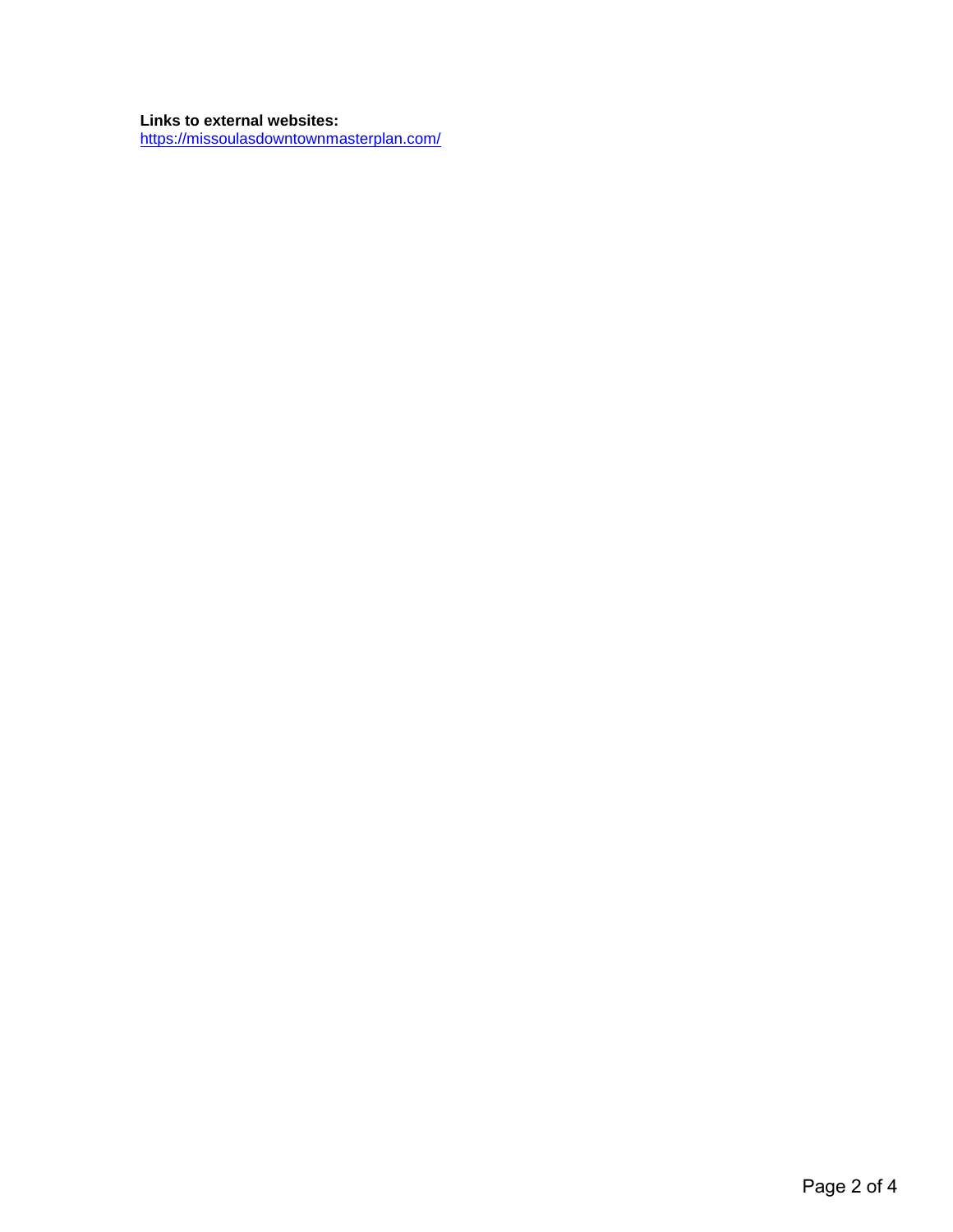### **RESOLUTION NUMBER \_\_\_\_**

#### **A RESOLUTION OF INTENT TO ADOPT THE 2019 MISSOULA DOWNTOWN MASTER PLAN AS AN AMENDMENT TO THE 2035 MISSOULA CITY GROWTH POLICY, REPLACING THE 2009 MISSOULA GREATER DOWNTOWN MASTER PLAN, AND SET A PUBLIC HEARING FOR MONDAY, NOVEMBER 4, 2019**

**WHEREAS,** the City of Missoula governing body should be guided by and give consideration to this neighborhood plan and its recommendations regarding the Downtown Master Plan Area, as it pertains to the 2035 Missoula City Growth Policy and additional adopted plans, policies, ordinances, standards, and regulations; and

**WHEREAS,** MCA 76-1-604 authorizes the City Council to adopt or revise a growth policy, or any of its parts; and

**WHEREAS,** the City of Missoula adopted the 2035 Missoula City Growth Policy with associated amendments, neighborhood plans, and issue plans, on November 23, 2015; and

**WHEREAS,** according to state law, a Growth Policy may include one or more neighborhood plans. (MCA 76-1-601 (4)(a)); and

**WHEREAS,** the 2009 Missoula Greater Downtown Master Plan is considered an associated Neighborhood Plan to the 2035 Missoula City Growth Policy; and

**WHEREAS,** neighborhood plans focus on a smaller geographic area; a subset of the overall Growth Policy study area. Neighborhood plans are adopted as attachments (amendments) to the Growth Policy and must be consistent with the City Growth Policy, but address matters at a much finer geographic scale; and

**WHEREAS,** the 2019 Missoula Downtown Master Plan replaces the 2009 Missoula Greater Downtown Master Plan; and

**WHEREAS**, the 2019 Missoula Downtown Master Plan was drafted through a public planning process led by the Downtown Missoula Partnership in cooperation with the City of Missoula, Missoula Redevelopment Agency and Development Services; and

**WHEREAS,** this 2019 Missoula Downtown Master Plan was developed through an extensive outreach process that engaged citizens in the development of community policy direction and included several large public meetings, over 250 outreach meetings, numerous steering and technical committee meetings, and opportunities to provide comments via tours, presentations, and online engagement; and

**WHEREAS,** the 2019 Missoula Downtown Master Plan has gone through multi-agency approval by the Downtown Business Improvement District of Missoula, the Missoula Downtown Association, and the Missoula Downtown Foundation; and

**WHEREAS,** after public notice in the Missoulian, a newspaper of general circulation, on September 15, and 22, 2019, the Missoula Consolidated Planning Board held a public hearing on October 1, 2019 to hear and consider the Plan as an amendment to the 2035 Missoula City Growth Policy, replacing the 2009 Missoula Greater Downtown Master Plan; and

**WHEREAS,** the Missoula Consolidated Planning Board unanimously recommended that the City of Missoula adopt the 2019 Missoula Urban Area Open Space Plan as an amendment to the 2035 Missoula City Growth Policy; and